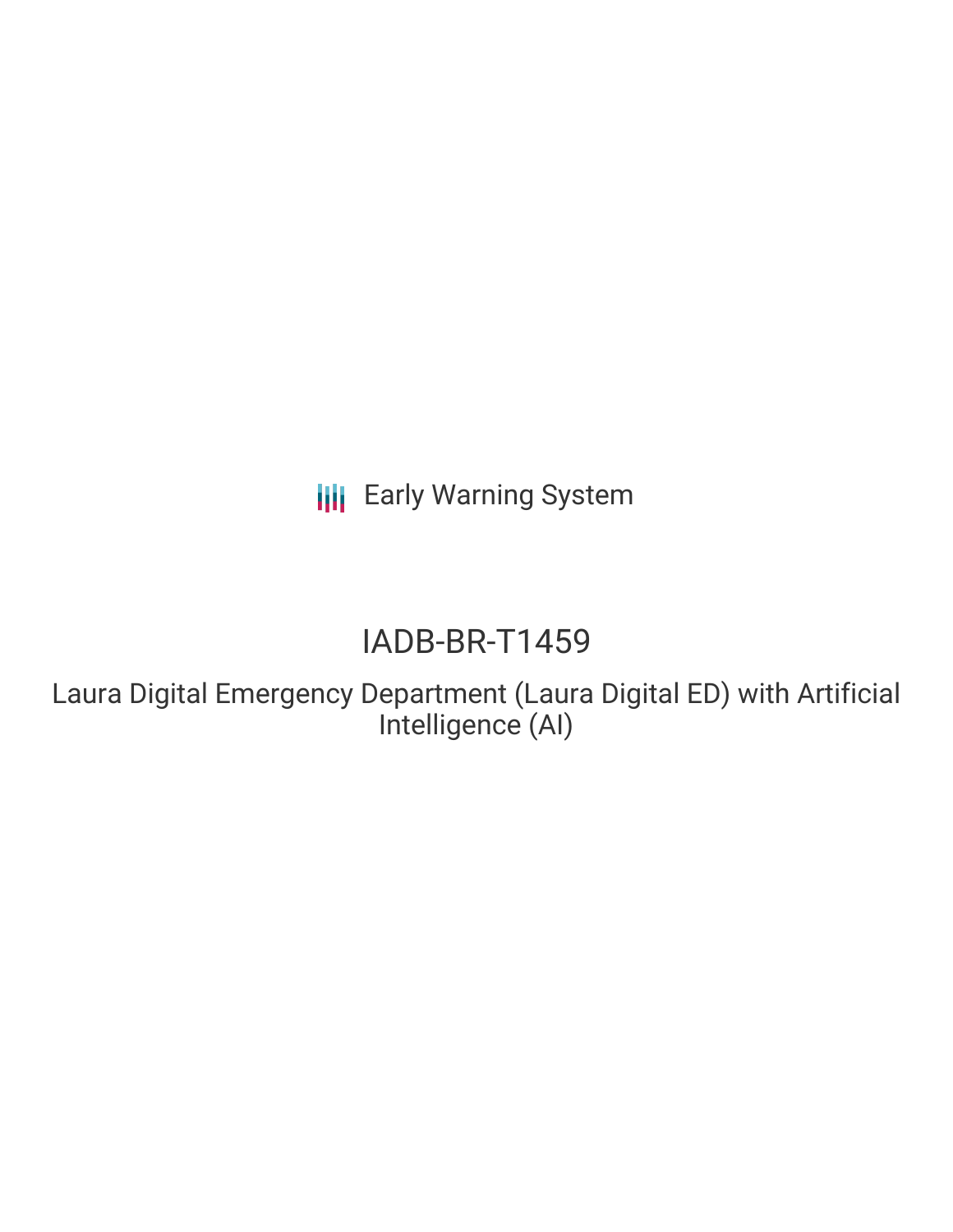

| <b>Countries</b>               | <b>Brazil</b>                          |
|--------------------------------|----------------------------------------|
| <b>Financial Institutions</b>  | Inter-American Development Bank (IADB) |
| <b>Status</b>                  | Active                                 |
| <b>Bank Risk Rating</b>        | C                                      |
| <b>Voting Date</b>             | 2020-07-16                             |
| <b>Borrower</b>                | Government of Brazil                   |
| <b>Sectors</b>                 | <b>Education and Health</b>            |
| <b>Investment Type(s)</b>      | Grant                                  |
| <b>Investment Amount (USD)</b> | $$0.13$ million                        |
| <b>Project Cost (USD)</b>      | $$0.03$ million                        |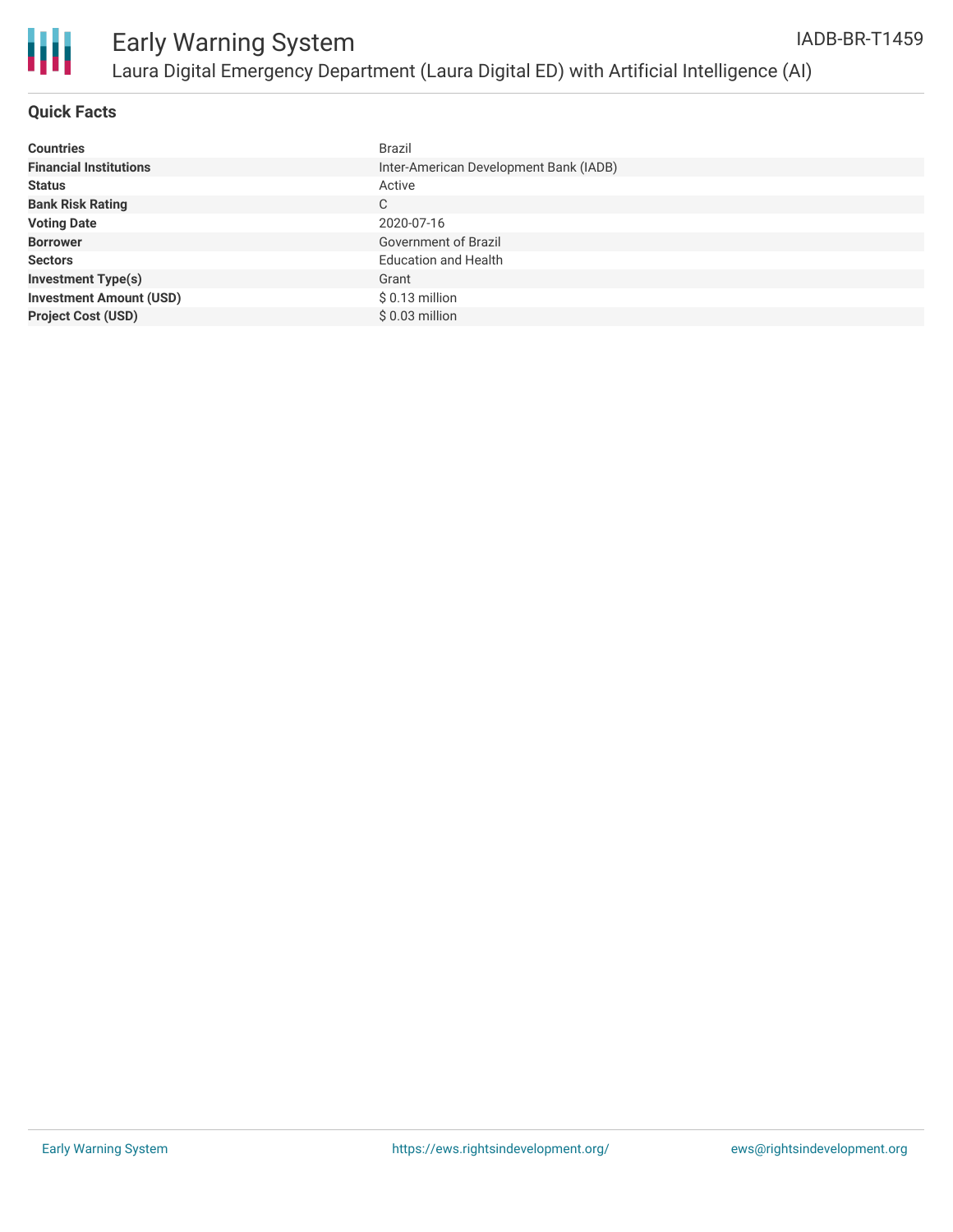



# Early Warning System Laura Digital Emergency Department (Laura Digital ED) with Artificial Intelligence (AI)

#### **Project Description**

To avoid overcrowding and unnecessary visits to the Emergency Department, this project will assist with screening and other hospital processes.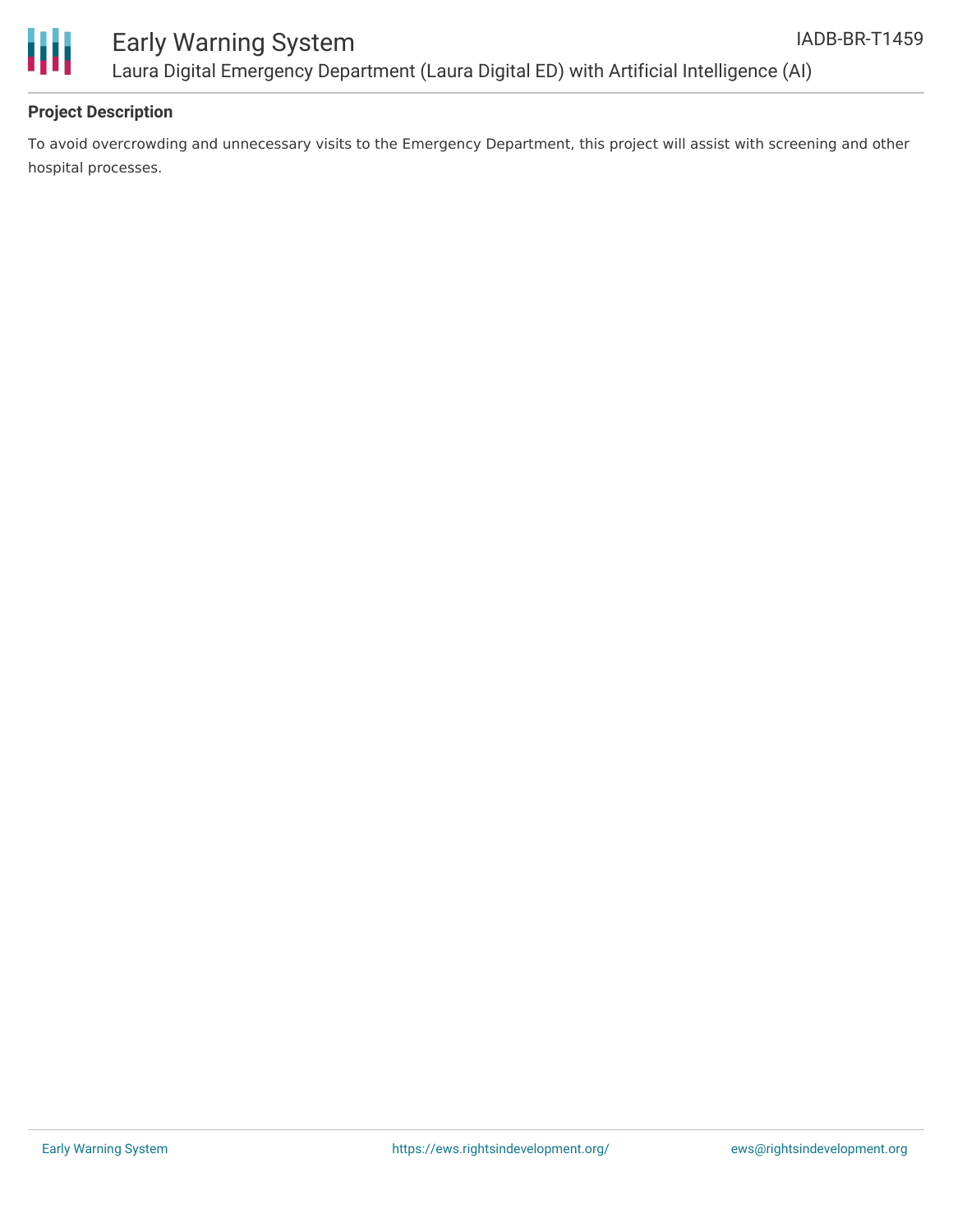

### **Investment Description**

• Inter-American Development Bank (IADB)

The country's counterpart ammount to USD 32,000